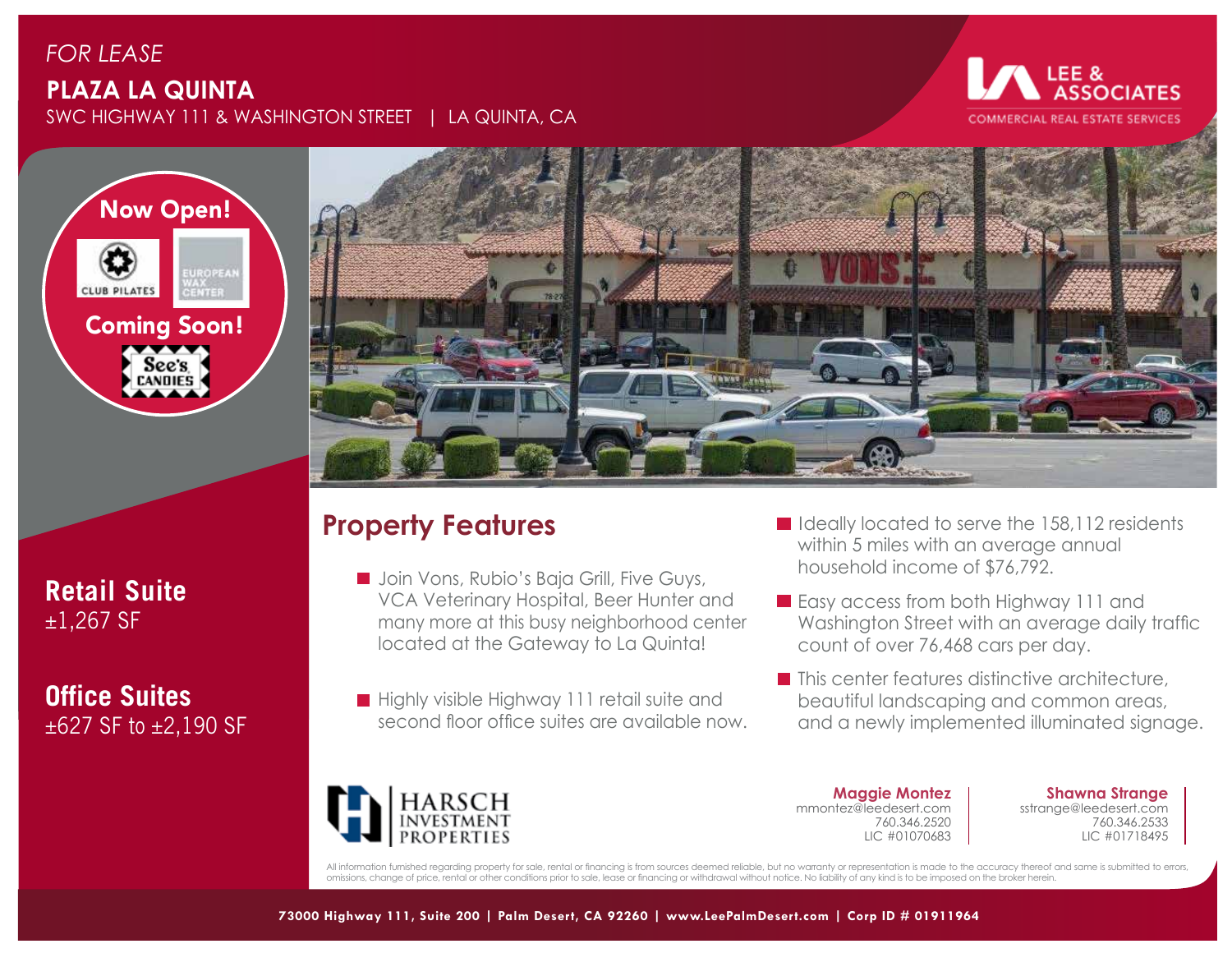## *FOR LEASE* **PLAZA LA QUINTA** SWC HIGHWAY 111 & WASHINGTON STREET | LA QUINTA, CA

# LEE &<br>ASSOCIATES **COMMERCIAL REAL ESTATE SERVICES**





**Maggie Montez** mmontez@leedesert.com 760.346.2520 LIC #01070683

**Shawna Strange** sstrange@leedesert.com 760.346.2533 LIC #01718495

All information furnished regarding property for sale, rental or financing is from sources deemed reliable, but no warranty or representation is made to the accuracy thereof and same is submitted to errors, omissions, chan